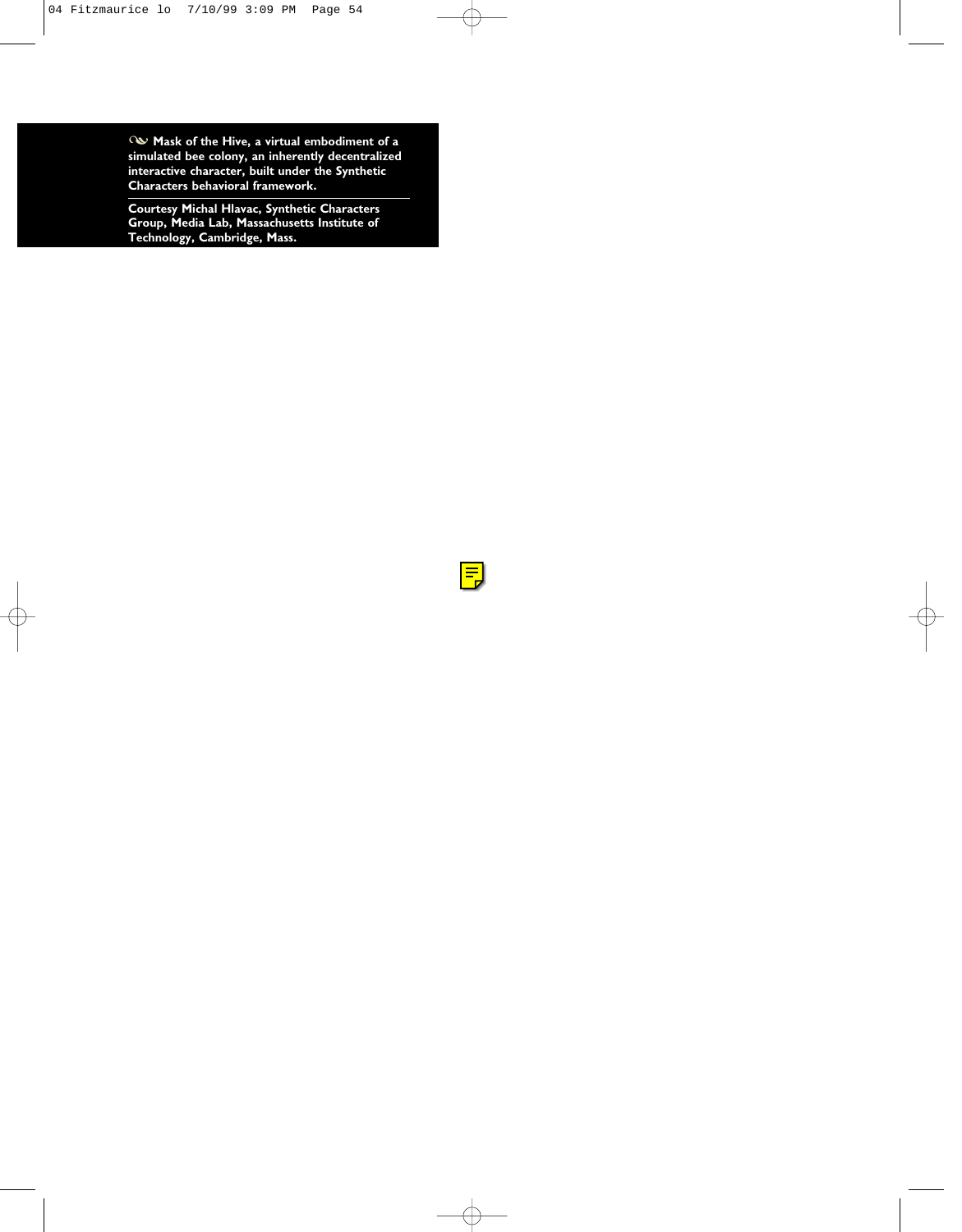George W. Fitzmaurice, Ravin Balakrishnan, and Gordon Kurtenbach

*now input technology allows high-fidelity sampling of the physical world, dramatically changing the method and user interface for creating computer graphic imagery.*

# SAMPLING<br>SYNTHESIS,A **INDEVIT**

any efforts in computer graphics focus on mimicking<br>reality to generate images and 3D models that capture<br>the same visual fidelity and realistic properties as the<br>physical world. Traditionally, these efforts start with<br>an reality to generate images and 3D models that capture the same visual fidelity and realistic properties as the physical world. Traditionally, these efforts start with an empty canvas. A combination of algorithmic

techniques and user input is then applied to synthesize each element and layer visual effects until the desired fidelity and expression are achieved. Recent inno-

vations with input devices promise to significantly alter this process from a startfrom-scratch synthesis procedure to a sampling procedure. Elements from our physical environment are scanned to capture relevant 2D images or 3D content and then imported, manipulated, and merged with other imported artifacts or computergenerated elements. These "spatial sampling" approaches will drive some significant future trends in computer graphics.

Spatial sampling promises to save enormous amounts of time by allowing the import of preexisting spatial data. Moreover, sampling gives the user a large library of things to choose from—covering the entire physical world—including rich textures and sophisticated shapes, as well as the ability to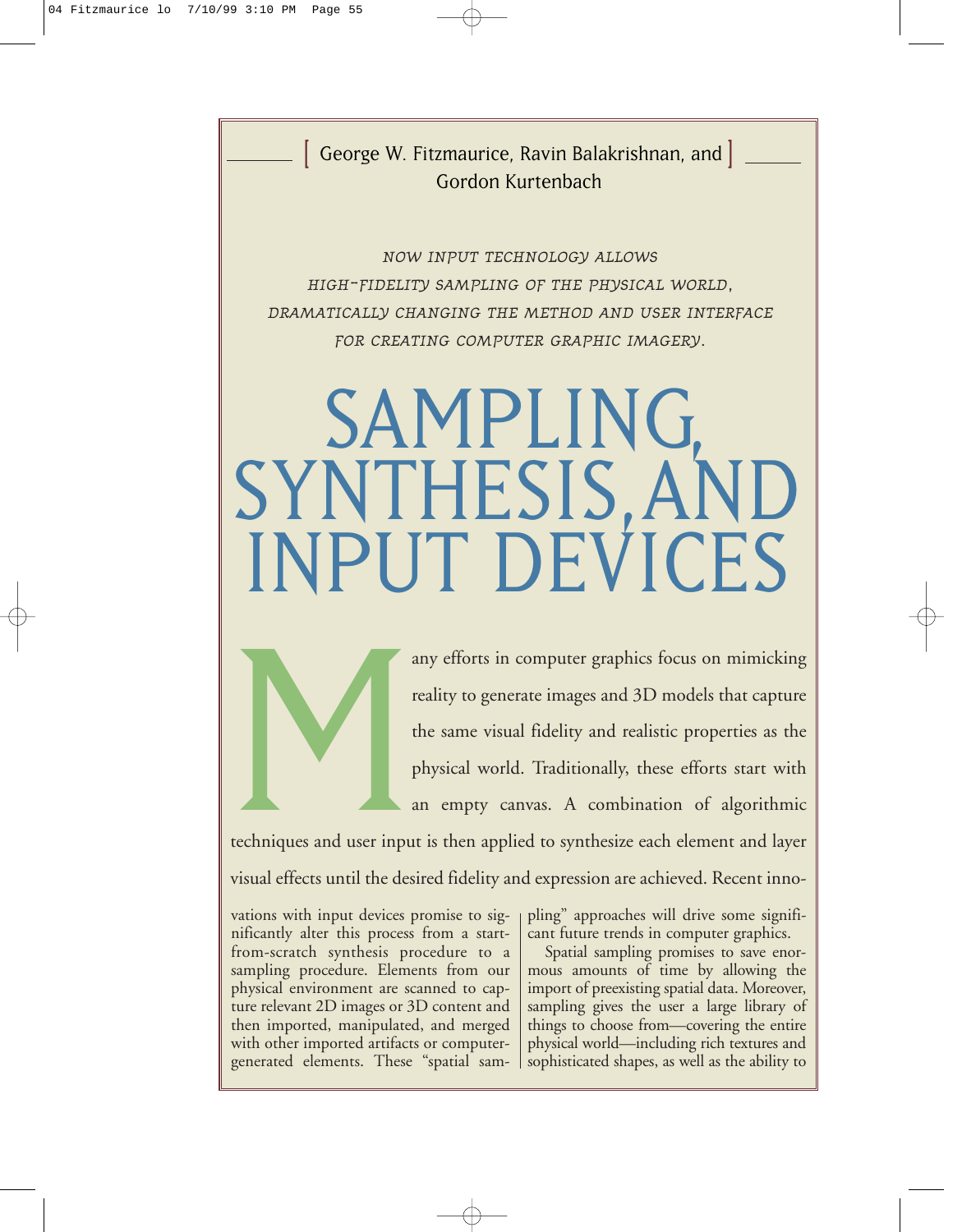work with familiar physical objects behaving in familiar ways.

An example of the advantage of sampling over synthesis can be found in the world of musical instructions and electronic sound generation. Initially, natural sounds were synthesized by combining simple sound waveforms, and the music industry was dominated by keyboard synthesizers. But the advent of sound sampling dramatically simplified the reproduction of high-fidelity natural sounds.

Bill Buxton of the University of Toronto and Alias | Wavefront and other researchers recognized the analogy with computer graphics. The typical elements of computer graphics, including object shape and motion, surface texture, scene lighting, and camera position, can all be sampled from the physical world, resulting in higher-fidelity imagery and simplifying

that will eventually be realized as a physical object. Alternatively, an object can be strictly virtual, though we interpret it as if it were a physical object with size and shape and occupying virtual space. The common element is that we prefer to perceive, reason, and give spatial meaning to these objects.

Given this interpretation, computer graphics can be seen as a means of supporting "spatial" computing with spatially oriented input and output goals. The core components of spatial computing are a user, input to the system, algorithms or ways the computer assists in a task, and some form of output (see Figure 1).

What is interesting about these simple components is that compatibilities (or incompatibilities) among them produce challenging problems and opportunities in computer graphics. For example, consider some



user involvement. With sampling technology, users can now either synthesize elements from scratch or sample the physical world.

We take a slightly different perspective on synthesis and sampling, viewing all input devices as spatial samplers, at varying levels of abstraction, of the physical world. We examine sampling and synthesis issues relative to the abilities and compatibilities of spatial input devices used to accomplish a particular computer graphics task.

How does spatial sampling support computer graphics? At the highest level of abstraction, many tasks in computer graphics have a spatial quality. They are generally about producing and manipulating data we prefer to perceive spatially instead of symbolically. This abstraction encompasses a variety of tasks, such as designing shapes (in, say, an automobile or running shoe) or visualizing a data set (in, say, global weather patterns). The key concept is that the object of interest is spatial in nature, stemming, perhaps, from the object being a real physical object or a virtual object

of the problems caused by having to project 3D objects onto a 2D display. On the input side, users need devices they can point in 3D on a 2D projection. On the algorithm side, they need projection algorithms. On the output side, if the object being worked on is to be realized in the physical world, the 2D projection gives the user no haptic evaluation. Finally, for the human perceiving the 3D object, a 2D projection may at times be misleading or confusing. A change or limitation in the ability of any of the these key components of spatial computing can dramatically affect the nature of the technology as a whole.

In a "spatial sampling" input approach, the sampling device is pivotal in determining the abilities and design of the rest of the system. For example, an input device that samples only one 3D point at a time is suited to different tasks and may require a very different user interface from a system with an input device that samples thousands of 3D points at a time. New advances in input technology allow the physical world to be digitally sampled with greater ease, accuracy, and frequency.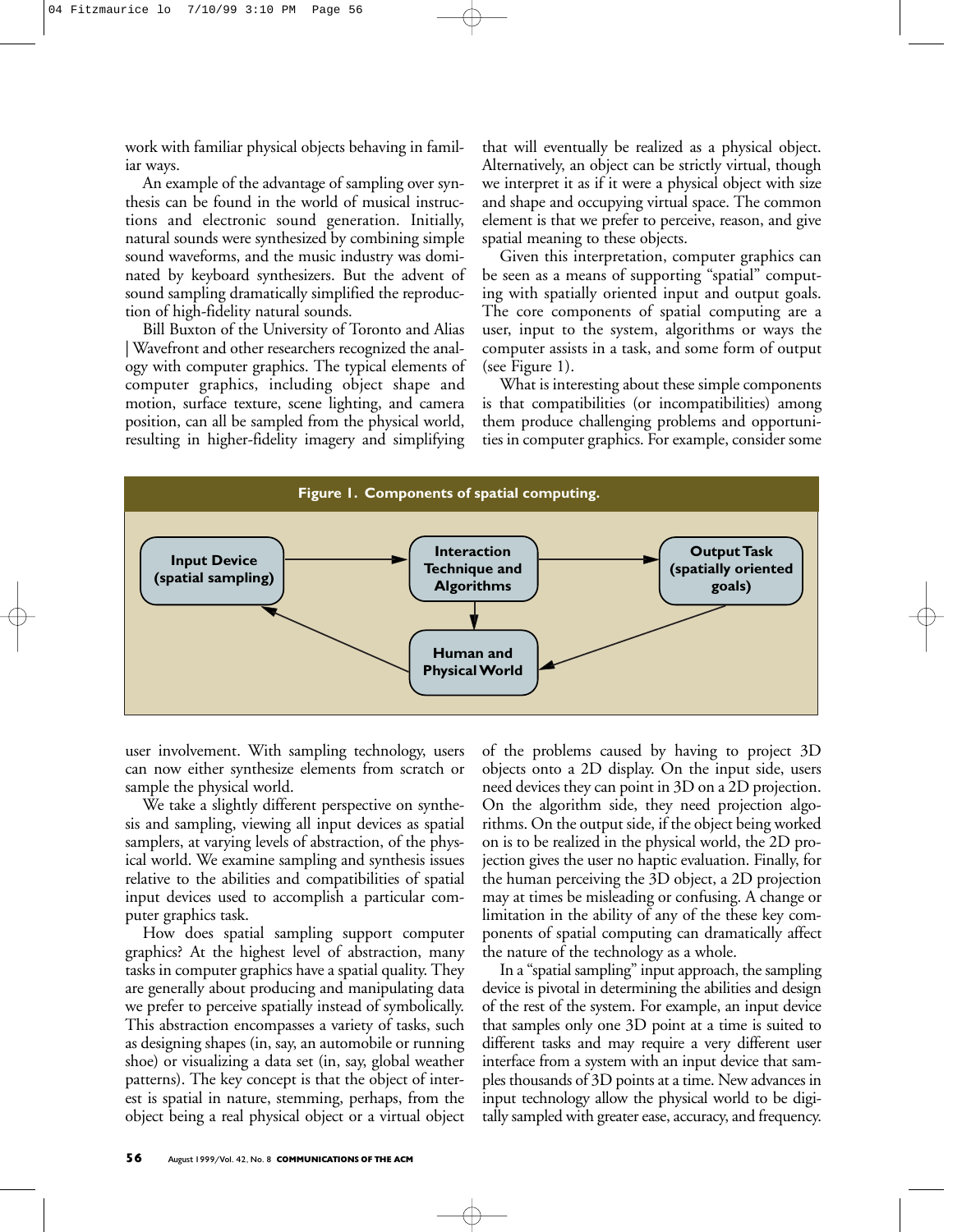### **Sampling and Synthesis**

To explore the interplay among sample, sampling, and synthesis, we first define these terms:

- *Sample.* A small part of something intended as representative of the whole.
- *Sampling.* The act of collecting one or more samples.
- *Synthesis.* The combination of several samples to better represent the intended whole.

Suppose a user wants to input a curve (the intended representation) using a stylus and digitizing input tablet. When the user makes a stroke with the stylus, the system senses a small series of points, or samples. These points are then combined by the system to form a curve, or synthesized into a higher-level representation. Note that sampling can include sensing human activity, as well as objects and phenomena from the physical world. Behavior, such as walking and hand gestures, can be sampled; so can objects, such as chairs and tables, and natural phenomena, such as waterfalls and trees.

We organize input technology trends in a framework highlighting the interplay between sampling and synthesis in relation to the resulting spatially oriented output. Such a framework could serve as a guide to designers when discussing the appropriateness of sampling devices and synthesis techniques for particular tasks.

One approach to classifying devices and techniques for interacting with computer graphics is to consider the input devices being used. One such taxonomy is based on the sensed properties of input devices, their degrees of freedom, and the type of human motor control required to operate them [4]. For example, the standard mouse senses motion in two degrees of freedom (the x and y position on a mousepad) and is operated by the user's hand and fingers. An isometric joystick (like those found on many laptop computers) senses force in two degrees of freedom and is operated by a finger. Another classifying approach focuses on defining a set of virtual devices, such as locator, stroke, valuator, pick, string, and choice, as a way of providing abstract mappings between input values and input devices [7]. For example, the virtual device "string" sends input values to the application from any device, including keyboards and speech recognition systems. While these classifications are valuable, they often do not capture the intent of the spatially oriented output.

Our approach considers how three main steps influence how users perform computer graphics tasks, as in Figure 1. First, input devices are used to sample human activity or physical-world objects and activity.

Second, interaction techniques and algorithms help regulate how users communicate with the computer via input devices, as well as assist in the performance of the task at hand. Third, output displays track the progress of the user's intended spatially oriented output task. This information can be communicated to the user through a variety of ways, including display monitors, printouts, audio, and haptic-feedback interfaces. Note too that the output task and interaction technique can in turn influence how the user conceptualizes and performs the task.

A way to organize and unify this input/output framework is through a hierarchy of spatial primitives to determine compatibility between the various components. Most tasks in computer graphics—and the physical world as well—consist of spatial primitives at different levels of abstraction. These fundamental spa-

| Table 1. Hierarchy of spatial primitives. |                                  |
|-------------------------------------------|----------------------------------|
| <b>Spatial</b><br><b>Primitives</b>       | <b>Example</b>                   |
| Point                                     | 2D, 3D location                  |
| Shape                                     | curve, straight line             |
| Surface                                   | sheet of paper, photograph       |
| Volume                                    | box, bottle                      |
| Scene                                     | room with furniture, streetscape |

tial primitives can be abstracted as point, shape, surface, volume, and scene (see Table 1). Note that further refinements and additions to this hierarchy are possible, though Table 1 is sufficient for our discussion here.

This classification reflects a hierarchy of spatial representations and abstractions in which each primitive can consist of several lower-level primitives. For example, two points define a straight line (shape), several lines define a surface, several surfaces define a volume, and many volumes are placed within a scene. The time dimension can also be applied to this hierarchy. For example, these spatial primitives can be sampled over time to capture such dynamic properties as motion or changing behaviors. In addition, a series of samples of one primitive over time can sometimes be interpreted as a higher-level primitive. For example, sampling a point in different positions over time yields a curve. However, while time is an important variable, spatial information is still the fundamental and more difficult property to sample and is therefore our focus here.

We can now classify input based on how well an input device supports the direct creation of these spa-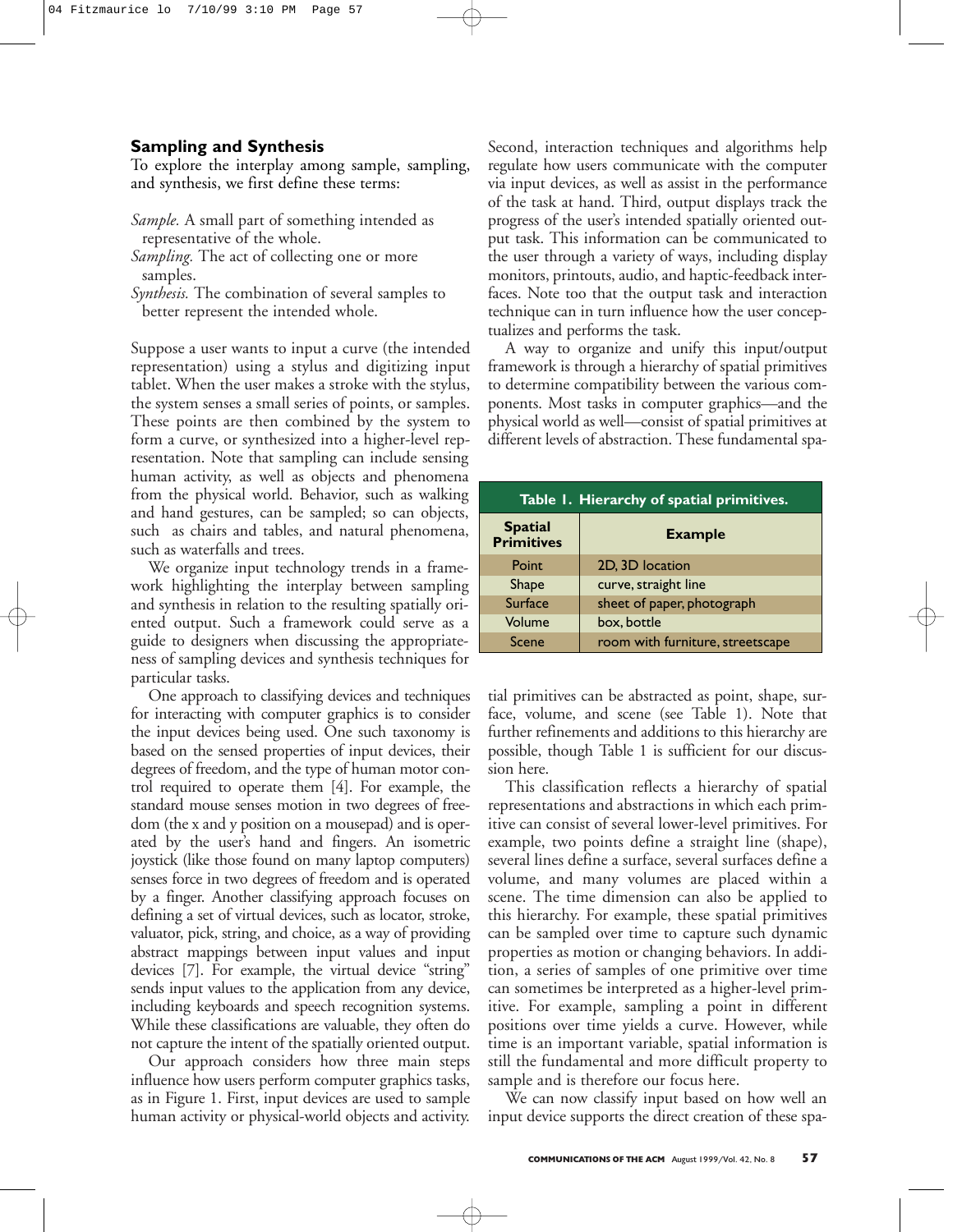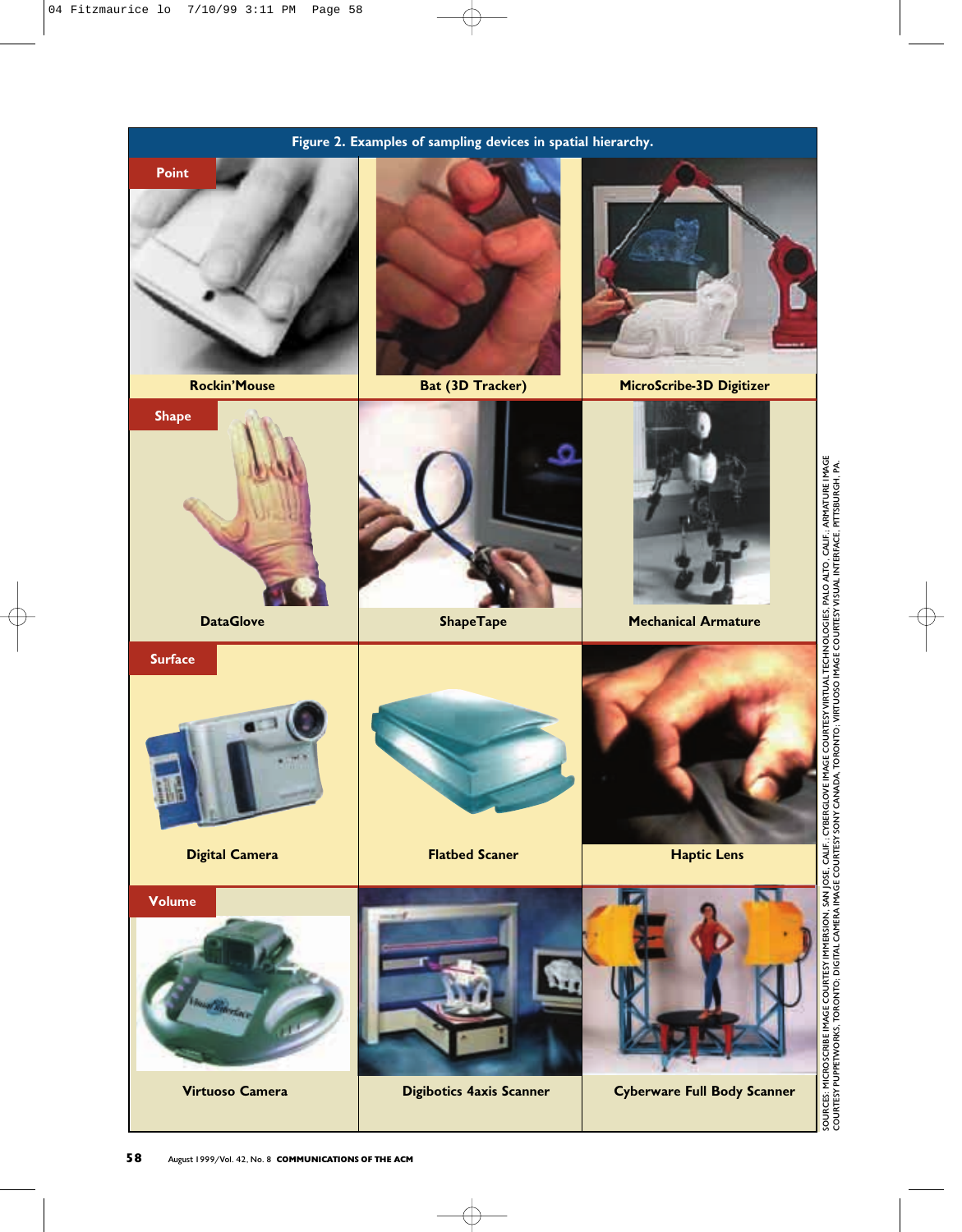tial primitives and how much algorithmic synthesis is required to achieve the final desired output, including line drawings and 3D models. In other words, how close is the match between the sampled input primitive and the target output primitive. In contrast to earlier taxonomies [4], which were concerned with input from the perspective of properties sensed, we are concerned only with the resulting output sample of the input device. For example, Buxton's taxonomy distinguishes between the mouse and the isometric joystick [4], though we classify them as similar devices because each results in sampled points.

If input/output compatibility between the input device sample and the desired output primitive is

required. On the contrary, the new high-level sampling devices serve as catalysts for new approaches to synthesis. New techniques are required and are being developed to intelligently interpret these new forms of raw sampled data.

### **Devices and Techniques**

Using this input/output framework as a guide, consider how the following sampling devices and synthesis techniques support creation of computer graphics images.

*Sample points.* Computer graphics has a long tradition of sampling points using various 2D locator devices, including the mouse. A whole family of

## in addition to spatial and force sampling, we could sample temperature, audio, smell, and speech, as well as such complex information as humanIN ADDITION TO SPATIAL AND FORCE<br>SAMPLING, WE COULD SAMPLE TEMPERA<br>AUDIO, SMELL, AND SPEECH, AS WELL AS<br>SUCH COMPLEX INFORMATION AS HUMA<br>MOTION, BEHAVIOR, AND EMOTIONS.

imperfect, some synthesis, inferencing, or decomposition of the input data is required**.** For example, if the input device generates curve samples and the desired output primitive is a curve, there is strong compatibility between input and output. But if the input device generates point samples and the desired output primitive is a curve higher in the hierarchy of spatial primitives, as in Table 1, a synthesis or inferencing algorithm is needed to generate a curve from the given points. The inverse situation occurs when the input device generates samples that are higher in the hierarchy than the desired output primitive. A decomposition process has to be performed on the sampled input to create the desired output primitives. An example of this situation is when the input device generates a sample of a scene and we want to infer the main objects in the scene.

If an input device samples at higher levels of spatial representation, the amount of synthesis required to achieve the final output might be reduced. Indeed, current trends in developing input devices focus on such "high-level sampling" devices. But this focus does not imply that synthesis techniques are no longer

devices now provides a sampled stream of 2D points, including pens on digitizing surfaces, trackballs, touchscreens, and joysticks. In a coarse sense, all of these devices sample the position of a user's hand along a 2D work surface.

More recent innovations allow the user to specify a spatial position in 3D. The Rockin'Mouse (see Figure 2) has a curved base allowing it to sense its position on a 2D plane, as well as its tilt about a perpendicular plane [1]. This design allows a user to specify all three degrees of freedom of a point in 3D space at the same time. A variety of mechanical and electromagnetic trackers also makes it possible to sense 3D position. For example, the MicroScribe-3D device, from Immersion, San Jose, Calif.**,** is a mechanical armature that samples points, while a variety of 3D trackers, such as the Fastrak, from Polhemus, Colchester, Vt., and the Bird, from Ascension Technology, Burlington, Vt., use electromagnetic technology to sense 3D position and the sensor's orientation [3]. A variety of trackers are also useful for simultaneously sampling a set of points in 3D space. On a much larger scale, the global positioning system (GPS) can sense the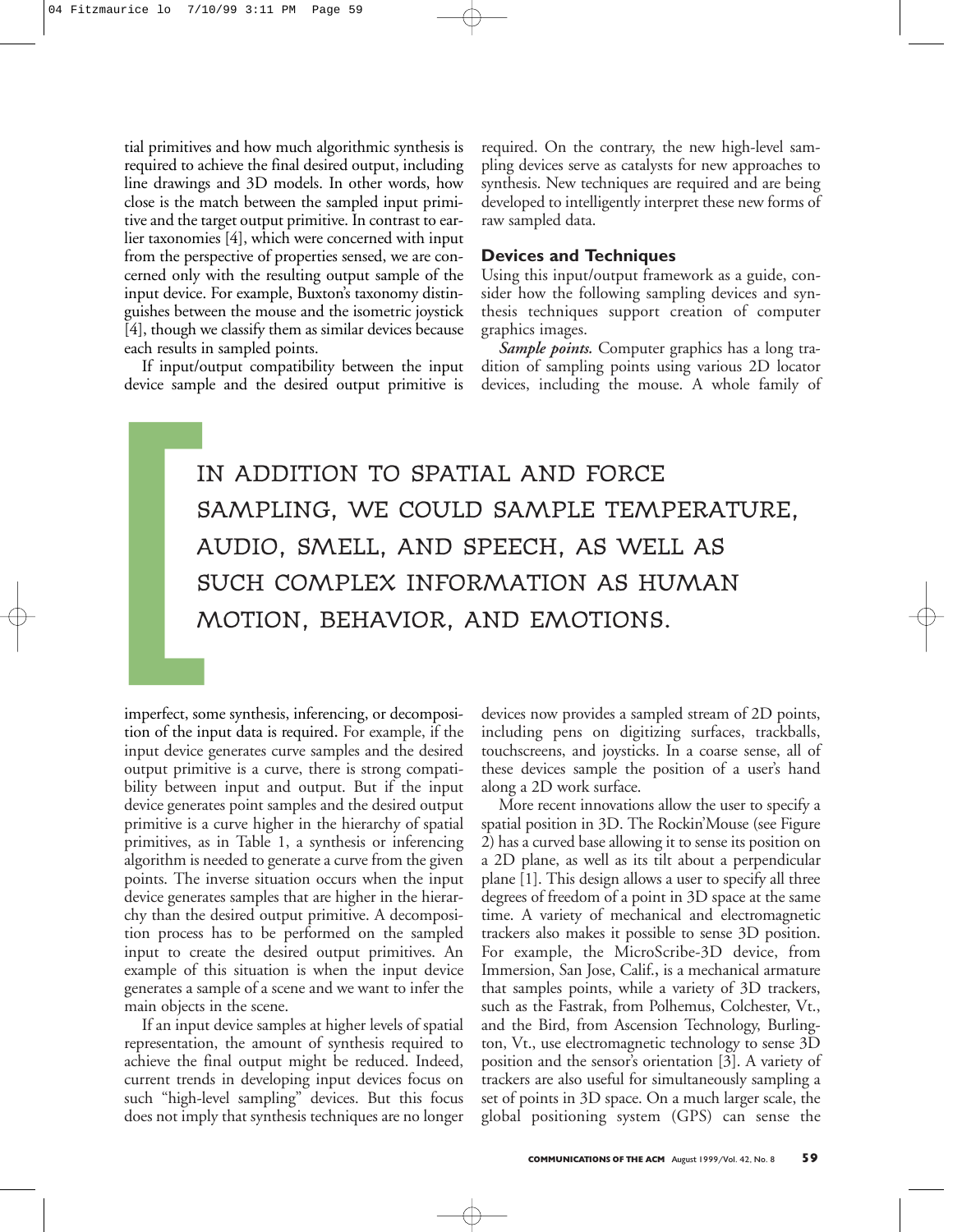absolute position of any point on Earth, though such sampling is at reduced frequency and resolution compared to a mouse.

While the technologies for sensing points in space may differ drastically—from a simple mouse to GPS—a point is the fundamental primitive being sensed. In order to create higher-order primitives, such as shapes and surfaces, various synthesis techniques and a great deal of user effort are usually required. On the other hand, the volume of data that needs to be processed at any one time by the user and the system is relatively small and thus handled easily. Interactions using point samplers are often fairly simple, due to the limited number of dimensions being controlled, though this ease of interaction sometimes is at the expense of limiting the user's ability to express artistic intent.

*Sample shapes.* Some input devices enable sampling of multiple points at the same time, allowing the capture of shapes as input. For example, the CyberGlove from Virtual Technologies, Palo Alto, Calif., [3] is an instrumented glove that simultaneously samples the joint angles of a user's hand. The computer can use this data to create a representation of the hand's shape. Another device is the ShapeTape from Measurand, Fredericton, Canada, a flexible tape that senses curvature and twists with very high fidelity along its length, so curves are input directly [2]. Finally, instrumented mechanical armatures, such as those from Puppetworks, Toronto, [3] can be configured to represent a variety of articulated objects as stick figures and used to manipulate similarly articulated virtual creatures, as in Figure 2.

While points are the underlying sampled data from these devices, the physical structure imposed by a device results in a corresponding structuring of the points into a unified shape entity. This structure ultimately allows for the input to be treated at a higher level of abstraction—as a shape.

Input/output compatibility is high if the output primitive matches the input sample, so little or no synthesis is needed to get from input sample to output primitive. However, such compatibility should not be confused with ease of interaction. For example, the CyberGlove allows for systems that mimic natural interactions for dealing with objects in a 3D scene, though studies have shown that using a mouse (a point-sampling device) with the status quo "ray-casting" technique is faster for virtual object selection [12]. This is due to several factors, mainly the impoverished visuals and depth cues in virtual 3D displays. However, we recognize that a combination of the appropriate interaction technique and an input device that samples lower in the hierarchy of primitives can outperform a device that generates samples higher in the hierarchy.

On the other hand, if the desired output primitive is lower in the hierarchy, a deconstruction process is required to isolate points from the shape sample. This deconstruction is often done directly at the devicedriver level, since the sample is a combination of points, or algorithmically from the shape representation, such as by extracting key points from a curve.

*Sample surfaces.* Moving up the spatial hierarchy, input devices whose output sample is a surface, such as a 2D plane that can be deformed in 3D space, have been available for years in the form of photographic cameras. But only recently have photographic images been used directly in computer graphics. Affordable flatbed scanners and digital cameras now allow the import of photographs and 2D textures into the computer. Initially, computer graphics techniques were used to visually modify the raw 2D images. Subsequently, images were used as texture maps to provide photorealistic detail for both 2D and 3D geometric objects.

More advanced synthesis techniques have since been developed to infer and extract more information from 2D images. Image-based rendering (IBR) is a set of synthesis techniques that creates—from multiple 2D images (or even a single image) of a 3D scene new images of the scene from different camera perspectives within a limited range [8]. For example, such synthesis techniques as QuickTimeVR from Apple Computer, Cupertino, Calif., use 360-degree cylindrical panoramic images as input and digitally warp the image on the fly to simulate camera panning and zooming [5]. These approaches are unlike conventional computer graphics rendering, which requires 3D models of objects in a scene, as well as texture and lighting models, be created before a rendered image can be generated.

Image-based modeling uses two or more images from different camera perspectives of a single scene to generate virtual 3D models of objects in the scene [6, 10]. Since a computer model of the scene is created, images of the scene from any viewpoint (unlike IBR) can now be rendered as required. This synthesis technique takes 2D images as input and generates a single geometric volume or multiple volumes situated in a scene. While these techniques are new to computer graphics, the field of computer vision has long toiled over the problem of extracting depth and structure from multiple 2D images.

Image-based rendering and modeling techniques typically require some manual human intervention and are suitable for static scenes. A newer technique called "dynamic image-based modeling" processes a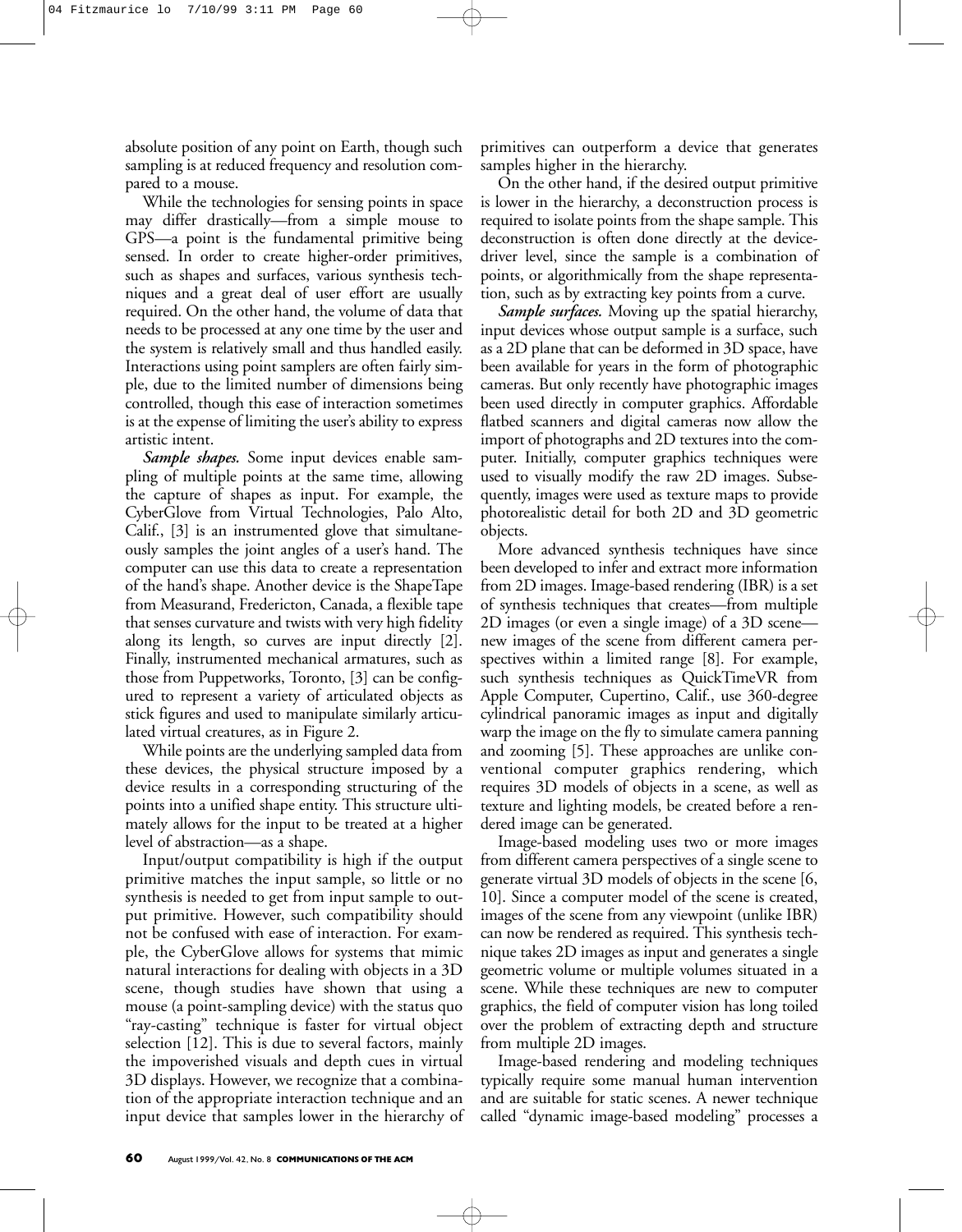MAGE COURTESY VISUAL INFORMATION TECHNOLOGY GROUP, THE INSTITUTE<br>FOR INFORMATION TECHNOLOGY, OTTAWA, CANADA (WWW.VIT.IIT.NRC.CA/) FOR INFORMATION TECHNOLOGY, OTTAWA, CANADA (WWW.VIT.IIT.NRC.CA/) IMAGE COURTESY VISUAL INFORMATION TECHNOLOGY GROUP, THE INSTITUTE

continuous stream of images acquired from a video camera to create models of dynamically changing scenes [10]. This process uses "imperceptible structured light," or special light transmitted for cameras to see but which human eyes cannot detect; the light is minimally intrusive to people working in the scene, unlike, for example, when using lasers for image capture.

While photo and video cameras represent most surface-sampling technology, other technologies and techniques sample *internal* surface structure. For example, X-ray imagers scan an object and generate a crosssectional image of its high-density internal contents. The key difference

is that instead of imaging the object's external surface, internal surfaces are imaged. Apart from traditional use of X-rays in medicine, we could combine X-rays with image-based modeling techniques to create models of the internal structures of objects and scenes. These internal-structure models can then be used to generate more accurate and complete models of these objects. For example, if we want to model a human body, having an accurate skeletal model, or his or her internal structure, will likely facilitate more accurate modeling of that person's exterior surfaces and structural behavior.

Innovations in sensing material also represent new styles of sampling and interaction techniques. The haptic lens, as in Figure 2, is a prototype device whose output sample is an intensity map of the deformations of its half-inch-thick input surface (a pliable silicone membrane) [11]. This device can be used to scan the surface of physical objects pressed against the input membrane. Alternatively, users can manipulate the membrane with their fingers, using it as a dynamic input device for editing virtual surfaces in a very direct way.

A common theme in all these examples is that the samples are close enough to the target representation that the synthesis required is simply a process of combining multiple samples and adding some desired deviations from the original samples. In contrast, when point or shape samplers are used, a far more complicated synthesis process is needed to achieve the end result, since the goal is rarely a point or shape but an image or a model. For example, a user has to construct a 3D virtual scene iteratively, based on point and shape input, then create the final rendered image. Being able to sample at higher levels in the spatial hierarchy is valuable when the end result is also high in that hierarchy.

There are also disadvantages to using surface samplers. One is the difficulty of accurately synthesizing the intended result from a collection of samples; another is the increased volume of data that needs to be processed by the computer at any one time. And current system architectures are often challenged when required to process such high-bandwidth information in real time.

*Sample volumes.* A number of optical 3D scanners, as in Figure 2, sample object volumes using two approaches: passive and active scanning [9]. Passive scanning uses multiple stereoscopic images or video to reconstruct 3D volumes, similar to the human binocular visual system, which compares images taken from slightly different known positions to infer depth information. Some scanners, like the Virtuoso Shape camera from Visual Interface, Pittsburgh, Pa., project a stripe pattern on the target object to assist the reconstruction process [3]. The 3D volume data and the sampled texture maps can be fused to form a highfidelity virtual representation of the volume.

Active scanning uses point or line stripe lasers and optical triangulation to sample 3D shapes. The laser or light sensors are usually placed on mechanical computer-controlled structures, such as the body scanner from Cyberware, Monterey, Calif., [3], orbiting the target object. Alternatively, the target object itself rests on a computer-controlled turntable, as in the Digibotics, Austin, Tex., four-axis Laser Scanner [3].

3D scanners generate sampled data consisting of a "cloud of points," and various synthesis techniques are needed to interpret this data. The cloud-of-points data is typically a collection of thousands and some-

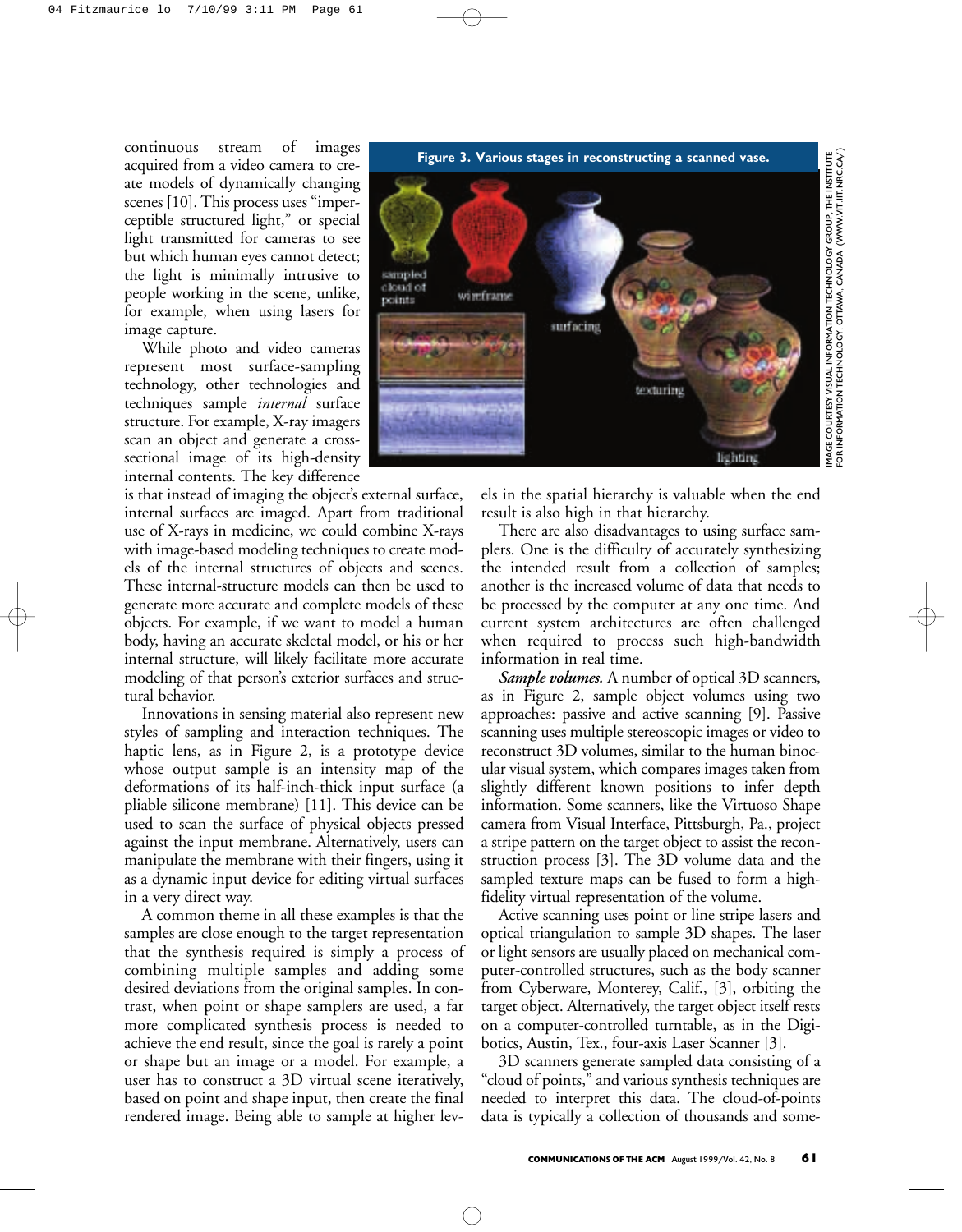

MAGE COURTESY CYRA TECHNOLOGIES, OAKLAND, CALIF. IMAGE COURTESY CYRA TECHNOLOGIES, OAKLAND, CALIF.

> times millions of x-y-z points. More efficient data representations, known as wireframe models, are sought after to make the data more manageable for representing and manipulating the 3D object. The raw cloud-of-points data undergoes a process of coordinate smoothing, noise reduction, cluster analysis (to divide the data based on point density in space), and multiresolution analysis (to systematically reduce the number of points needed to represent the volume at different levels of detail). Finally, triangulation converts the set of cloud-of-points data into a set of wireframe triangles.

> Recent advances in 3D laser scanning being pioneered by the National Research Council of Canada (www.vit.iit.nrc.ca) involve tricolor laser technology to simultaneously capture the range data and the color at each sampled point. Thus, the data is a sixtuple of x, y, z, red, green, blue and provides perfect registration of the geometric and color data.

> Figure 3 shows the various stages involved in scanning a 3D object. The inset shows the raw range and color data of the vase obtained by the NRC Synchronized Laser Scanner taken at 1-degree of rotation increments. Yellow indicates the raw cloud-of-points data; red, the resulting wireframe model; and white, the surface generated from the wireframe. The color information is then mapped onto the surface, and the final image shows a synthetic view with a light source from the right side added to the rendering.

> It may seem that the advent of volume samplers would make traditional computer modeling tech

niques obsolete, though this is clearly not the case in practice. While cloud-of-points samples generated by these devices allow the geometry of 3D objects to be imported directly into the computer, the data is often not the best representation for subsequent manipulation of the related virtual object for two reasons: We already have a sophisticated toolbox of techniques for manipulating curves and surfaces. And curves and surfaces are often already part of the user's mental model of what defines these objects. Thus, curve and surface representations have to be synthesized from the cloud-of-points data.

*Sample scenes.* Sampling a scene is much more challenging than sampling an object,

because a scene consists of a spatial arrangement of many 3D objects. Some 3D scanners allow for detailed scanning of large volumes containing multiple objects (see Figure 4). Weather and aircraft radar systems are an interesting precursor to these concepts of scene sampling in that they sample a very large airspace looking for objects. The sampled data is often a collection of 2D images serving as horizontal cross sections of the sky at various altitudes.

Scene sampling is by far the newest and least developed of the technologies we have considered. Since these scanners generate cloud-of-points data, volume samplers could be used as a starting point for dealing with scene data. In addition, new synthesis techniques have to be developed if we want to be able to extract individual objects from a scene.

### **Sampling to the Extreme**

Sampling technology and techniques could evolve in many directions. For example, sampling could change into an adaptive, iterative, non-uniform scanning process. Instead of having the sampling hardware generate a complete sample and send it to the synthesis engines, these two processes—sampling and synthesis—could communicate to provide a more optimized process. Creating a sampling library that automatically compiles what it has learned over the lifetime of the device could support future scanning processes in which the system detects familiar textures, surfaces, and objects, then adapts its current sampling procedure based on this prior knowledge.